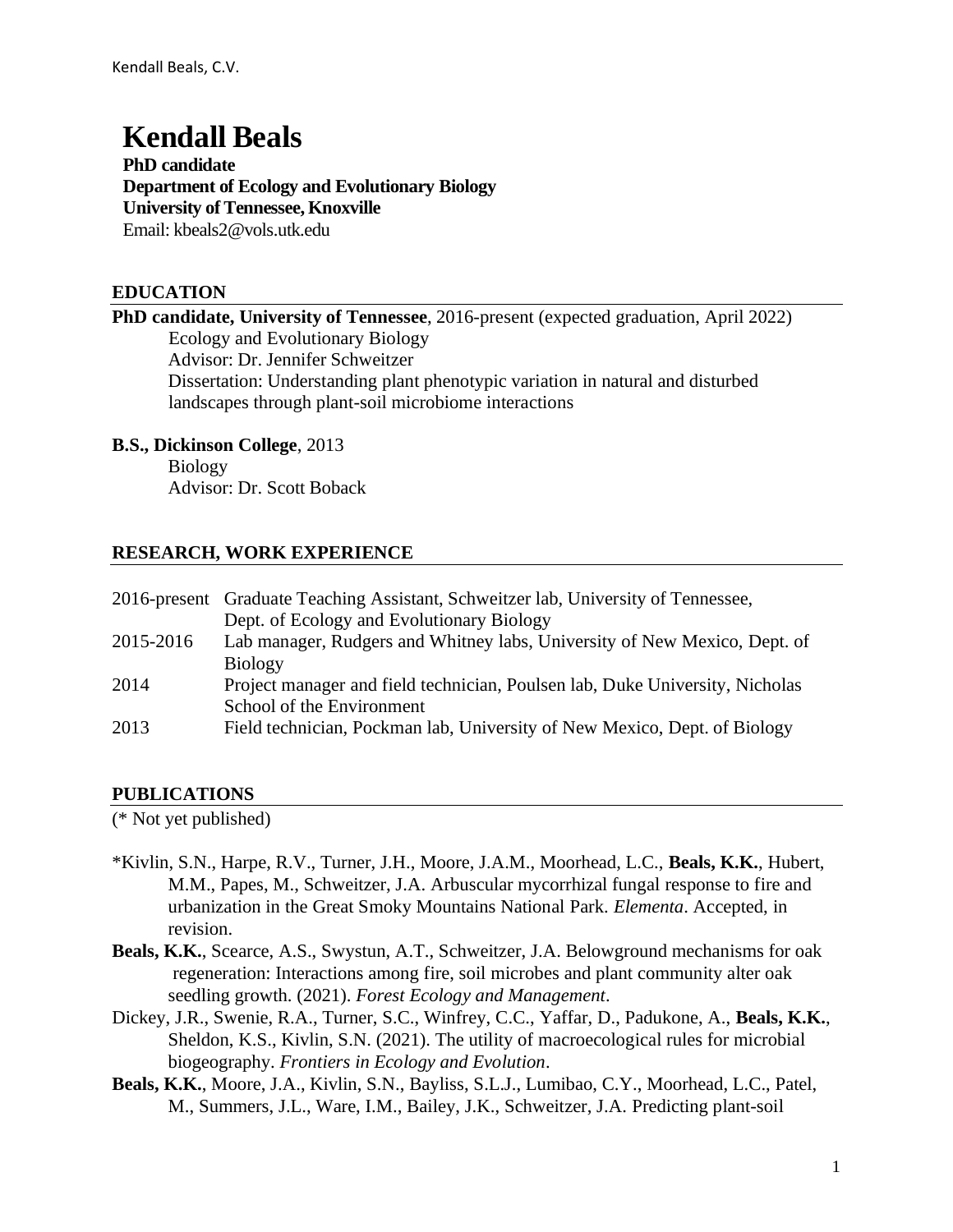feedback in the field: meta-analysis reveals that competition and environmental stress differentially influence PSF. (2020). *Frontiers in Ecology and Evolution*.

- Van Nuland, M.E., Vincent, J.B., Ware, I.M., Mueller, L., Bayliss, S.L., **Beals, K.K.**, Schweitzer, J.A., Bailey, J.K. Intraspecific trait variation across elevation predicts a widespread tree species' climate niche and range limits. (2020). *Ecology and Evolution*.
- Rosin, C., **Beals, K.K.**, Belovtich, M.W., Harrison, R.E., Pendred, M., Sullivan, M.K., Yao, N., Poulsen, J.R. Assessing the effects of elephant foraging on the structure and diversity of an Afrotropical forest. (2020). *Biotropica*.
- Ware, I.M., Fitzpatrick, C.R., Senthilnathan, A., Bayliss, S.L.J., **Beals, K.K.**, Mueller, L.O., Summers, J.L., Wooliver, R.C., Van Nuland, M.E., Kinnison, M.T., Palkovacs, E.P., Schweitzer, J.A., Bailey, J.K. (2018). Feedbacks link ecosystem ecology and evolution across spatial and temporal scales: Empirical evidence and future directions. *Functional Ecology*.
- Kivlin, S.N., Lynn, J.S., Kazenel, M.R., **Beals, K.K.**, Rudgers, J.A. (2017). Biogeography of plant-associated fungal symbionts in mountain ecosystems: A meta-analysis. *Diversity and Distributions*.

# **CONFERENCE PRESENTATIONS**

(\* lead presenter)

\***Beals, K.K.,** Bailey, J.K., Schweitzer, J.A. 2021. Bouncing back from burn: examining asynchrony in soil microbial responses to wildfire over time. Oral presentation. Ecological Society of America. Virtual conference.

\***Beals, K.K.,** Bailey, J.K., Schweitzer, J.A. 2021. Bouncing back from burn: examining asynchrony in soil microbial responses to wildfire over time. Invited oral presentation. National Park Service (National Capital Area) Science Spillover.

\***Beals, K.K.,** Bailey, J.K., Schweitzer, J.A. 2021. Bouncing back from burn: long-term monitoring of GSMNP soil microbial stability from Chimney Tops 2 wildfire. Oral presentation. Great Smoky Mountains National Park Science Colloquium, Gatlinburg, TN.

\***Beals, K.K.,** Bailey, J.K., Schweitzer, J.A. 2020. Fire induced changes to the soil microbiome shift plant phenotype. Poster presentation. Natural Areas Conference. Virtual conference. \***Beals, K.K.**, Lebeis, S.L., Bailey, J.K., Schweitzer, J.A. 2020. Importance of soil microbiomefor plant phenotype differs among traits and plant species. Poster presentation. Ecological Society of America. Virtual conference.

Scearce, A., Swystun, A., **Beals, K.K.**, Franklin, J., Hughes, K., Schweitzer, J.A. 2020. Oakregeneration after Chimney Tops II fire is influenced by pine seedling neighbors and soil microbes. Poster presentation. Exhibition of Undergraduate Research and Achievement Conference, Univ. of Tennessee.

Scearce, A., Swystun, A., **Beals, K.K.**, Franklin, J., Hughes, K., Schweitzer, J.A. 2020. Oak regeneration after Chimney Tops II fire is influenced by pine seedling neighbors and soil microbes. Oral presentation. Great Smoky Mountains National Park Science Colloquium, Gatlinburg, TN.

\***Beals, K.K.**, Moore, J.A.M., Moorhead, L., Hubert, M., Kivlin, S.N., Schweitzer, J.A. 2020. Burning questions: How wildfire alters ecosystem dynamics in a Southeastern forest through disruptions of plant-soil interactions. National Ecological Observatory Network.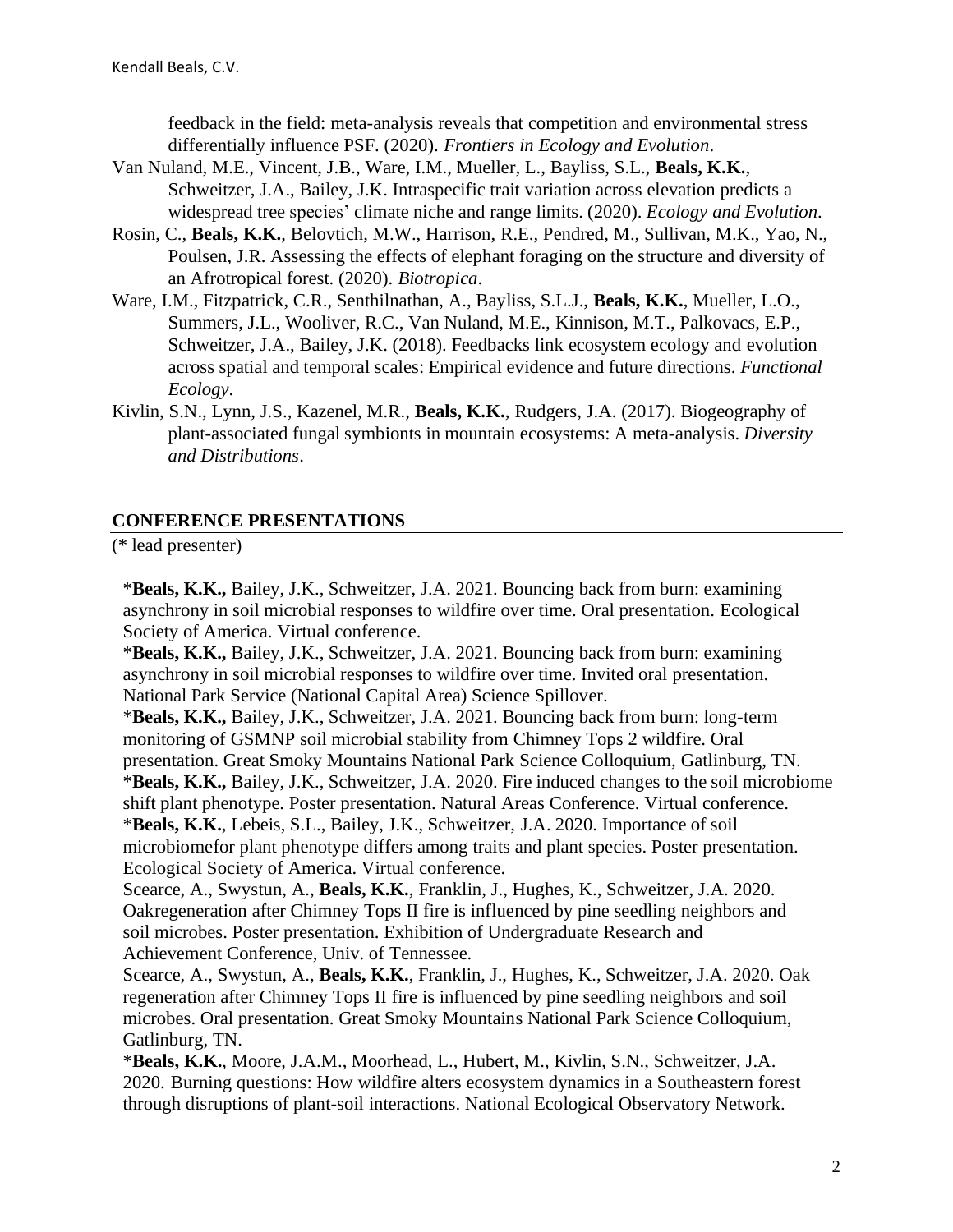Invited oral presentation. Boulder, CO.

\***Beals, K.K.**, Bailey, J.K., Schweitzer, J.A. 2019. Burning questions: Importance of plantsoil microbiome interactions and how the Chimney Tops fire affects this ecological internet. Oral presentation. Science at Sugarlands, Great Smoky Mountains National Park, Gatlinburg, TN.

\***Beals, K.K.**, Bailey, J.K., Schweitzer, J.A. 2019. Burning questions: the role of wildfire severity on plant function through disruptions of plant-soil interactions. Oral presentation.Ecological Society of America, Louisville, KY.

\***Beals, K.K.**, Bailey, J.K., Schweitzer, J.A. 2019. Hidden players of plant function: variation insoil microbiome conditioning source influences phenotypic variation in a common perennial. Oral presentation. Soil Ecology Society, Toledo, OH.

\***Beals, K.K.**, Bailey, J.K., Schweitzer, J.A. 2019. Understanding Chimney Tops 2 wildfire fromthe ground up: functional response of plant-soil interactions to fire. Oral presentation. Great Smoky Mountains National Park Science Colloquium, Gatlinburg, TN.

\***Beals, K.K.**, Bailey, J.K., Schweitzer, J.A. 2018. Hidden players of plant function: the role of the soil microbiome on plant phenotype. Oral presentation. Ecological Society of America, New Orleans, LA.

Carter, T., **Beals, K.K.**, Schweitzer, J.A. 2017. Changing paradigms in the drivers of plant growth: importance of plant facilitation and the soil microbiome. Poster presentation. Exhibitionof Undergraduate Research and Achievement Conference, Univ. of Tennessee.

#### **GRANTS**

| Total: \$17,327 |                                                                                 |
|-----------------|---------------------------------------------------------------------------------|
| 2019            | Hesler Herbarium Student Research Award, University of Tennessee.               |
|                 | DNAbarcoding to identify the influence of fire and urbanization on              |
|                 | <i>Solidago</i> spp.distribution and performance (\$1,100)                      |
| 2018            | Ecological, Evolutionary, and Conservation Genomics Award, American             |
|                 | GeneticAssociation. Identifying the drivers of plant functional traits through  |
|                 | exploration of the soil microbiome (\$9,927)                                    |
| 2018            | Graduate Student Training Fellowship, Torrey Botanical Society. Studying        |
|                 | the drivers of plant functional trait diversity through genomic analysis of the |
|                 | root-associated microbial environment (\$1,000)                                 |
| 2018            | Student/Faculty Research Award, University of Tennessee. Does soil              |
|                 | microbiome mediate plant functions across environmental gradients? Co-PI:       |
|                 | Jennifer Schweitzer (\$4,800)                                                   |
| 2017            | Hesler Herbarium Student Research Award, University of Tennessee.               |
|                 | Determining effects of plant-microbial soil feedbacks on plant function using   |
|                 | <i>Solidago</i> (Asteraceae) from eastern Tennessee (\$500)                     |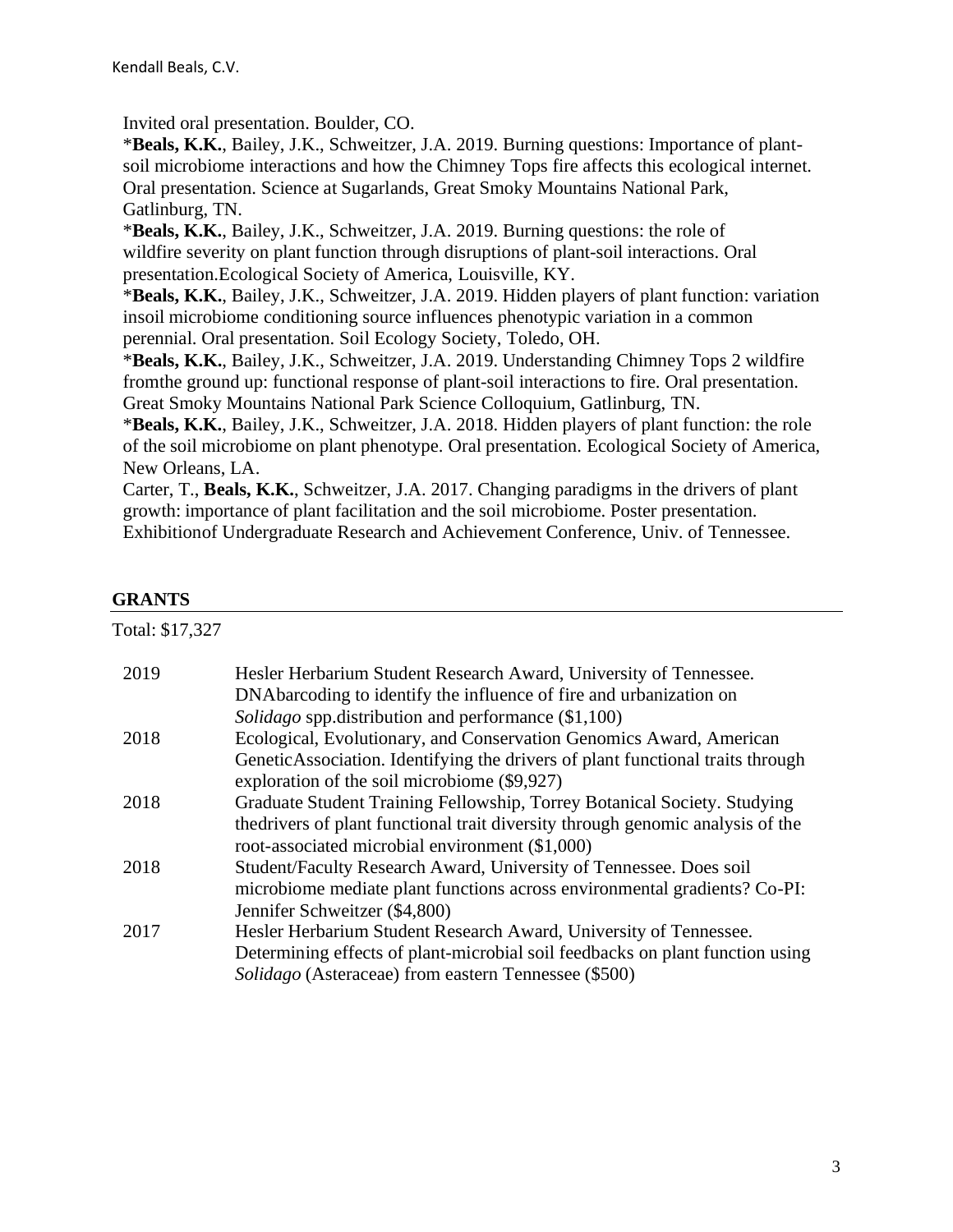#### **AWARDS AND HONORS**

| 2021 | Cokkinias-Fite award for Outstanding Scholarly Achievement by a Graduate<br>Student, Division of Biology, University of Tennessee (\$1000)                           |
|------|----------------------------------------------------------------------------------------------------------------------------------------------------------------------|
| 2020 | Extraordinary Professional Promise, Chancellor's Honors Awards, University<br>of Tennessee                                                                           |
| 2020 | Sandy Echternacht Award: Outstanding Graduate Student based on Excellence<br>in Research, Department of Ecology and Evolutionary Biology, University of<br>Tennessee |

#### **TEACHING**

Plant Ecology (EEB 433), University of Tennessee, 4 semesters Field Ecology (EEB 415), University of Tennessee, 1 semester Skills of Biological Investigation Laboratory (BIOL 159), University of Tennessee, 6 semesters Cell, Genetic, and Physiology Laboratory (BIOL 101), University of Tennessee, 1 semester Natural History of Vertebrates (BIOL 332), Dickinson College, 1 semester

#### **STUDENT MENTORING**

#### **Alexandra Scearce**, 2019-present

Current undergraduate student at University of Tennessee Co-author of paper in prep Great Smoky Mountains National Park Science Colloquium, oral presentation, 2020 Exhibition of Undergraduate Research and Achievement Conference, poster presentation, University of Tennessee, 2020

#### **Alex Swystun**, 2018-present

Currently a graduate student at University of North Carolina, Wilmington Co-author of paper in prep Great Smoky Mountains National Park Science Colloquium, oral presentation, 2020

#### **Terrell Carter**, 2017

Currently a post-baccalaureate intern at University of South Carolina Exhibition of Undergraduate Research and Achievement Conference, poster presentation, University of Tennessee, 2017

#### **PROFESSIONAL SERVICE**

Journal Peer Reviewer

*Plant and Soil Soil Biology and Biochemistry Frontiers in Forest and Global Change Ecological Monographs*